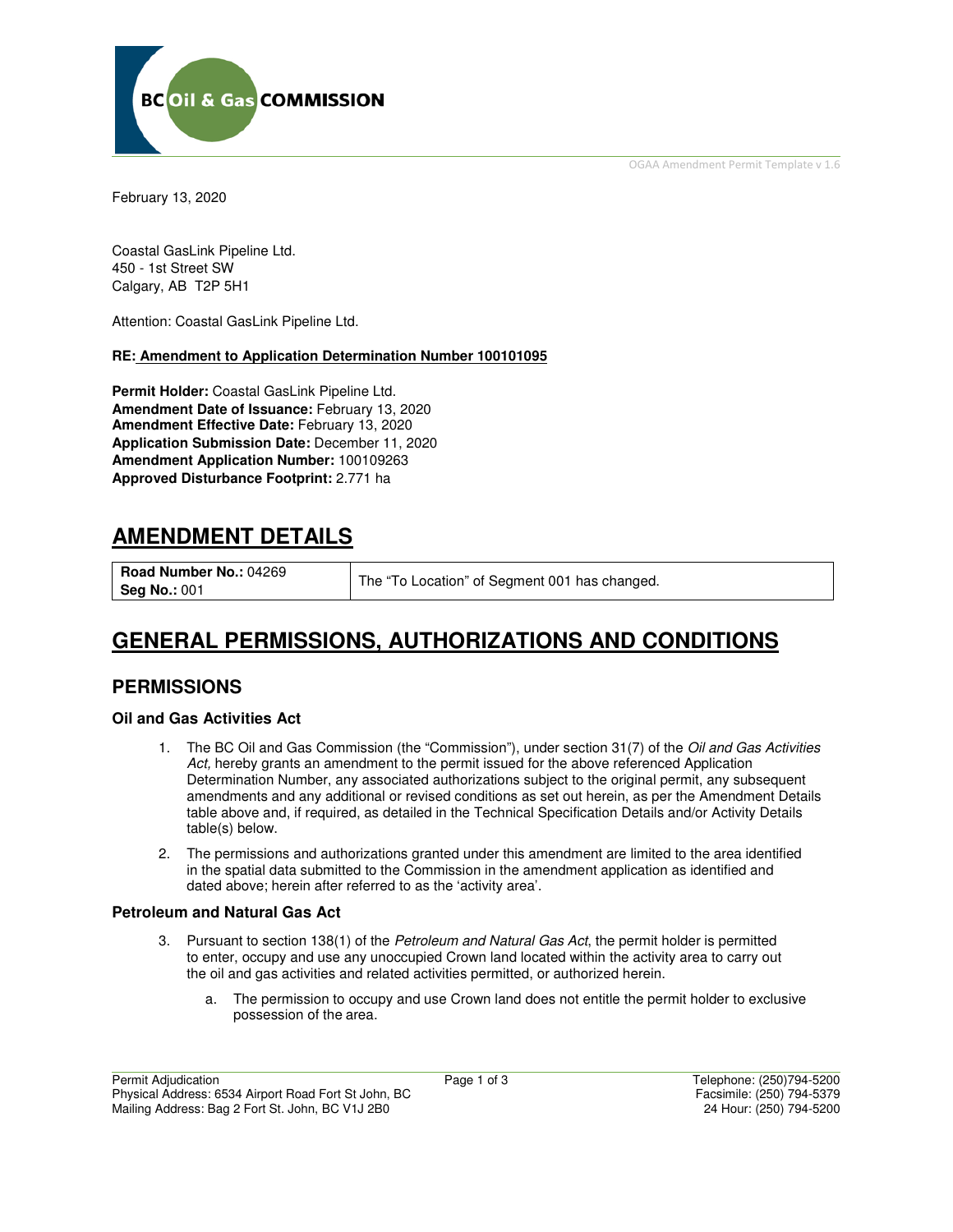b. The total disturbance within the activity area must not exceed the total approved disturbance footprint as referenced above.

## **CONDITIONS**

### **Notification**

4. Within 60 days of the completion of construction activities under this permit, the permit holder must submit to the Commission a post-construction plan as a shapefile and PDF plan accurately identifying the location of the total area actually disturbed under this permit. The shapefile and plan must be submitted via eSubmission.

#### **General**

- 5. The rights granted by this permit in relation to unoccupied Crown land are subject to all subsisting grants to or rights of any person made or acquired under the Coal Act, Forest Act, Land Act, Mineral Tenure Act, Petroleum and Natural Gas Act, Range Act, Water Sustainability Act or Wildlife Act, or any extension or renewal of the same.
- 6. The permit holder must not assign, sublicense or permit any person other than its employees, contractors or representatives, to use or occupy any Crown land within the activity area without the Commission's written consent.
- 7. The permit holder must ensure that any Crown land within the activity area is maintained in a condition so as to minimize hazards, including but not limited to hazards associated with storage of materials and equipment.
- 8. The permit holder must ensure that any Crown land within the activity area is maintained free of garbage, debris and derelict equipment.

#### **Environmental**

- 9. Construction activities must not result in rutting, compaction or erosion of soils that cannot be reasonably rehabilitated to similar levels of soil productivity that existed on the activity area prior to the construction activities taking place.
- 10. Any temporary access must be constructed and maintained in a manner that provides for proper surface drainage, prevents pooling on the surface, and maintains slope integrity.

#### **Clearing/Forest Act**

11. The permit holder is permitted to fell any trees located on Crown land within 1.5 tree lengths of the activity area that are considered to be a safety hazard according to Workers Compensation Act regulations and must be felled in order to eliminate the hazard. Trees or portions of these trees that can be accessed from the activity area without causing damage to standing timber may be harvested.

#### **Archaeology**

- 12. Archaeology site GhRk-0005 must be avoided by construction crews.
- 13. Prior to the commencement of construction activities the permit holder must:
	- a. Complete an archaeological assessment of the activity area in accordance with applicable requirements of the Heritage Conservation Act, and
	- b. Complete and submit to the BC Oil and Gas Commission an acceptable report on the results of the assessment.
- 14. If the report required under the condition above recommends any further assessment work on an area, the permit holder must not begin construction activities on that area until the further assessment is completed.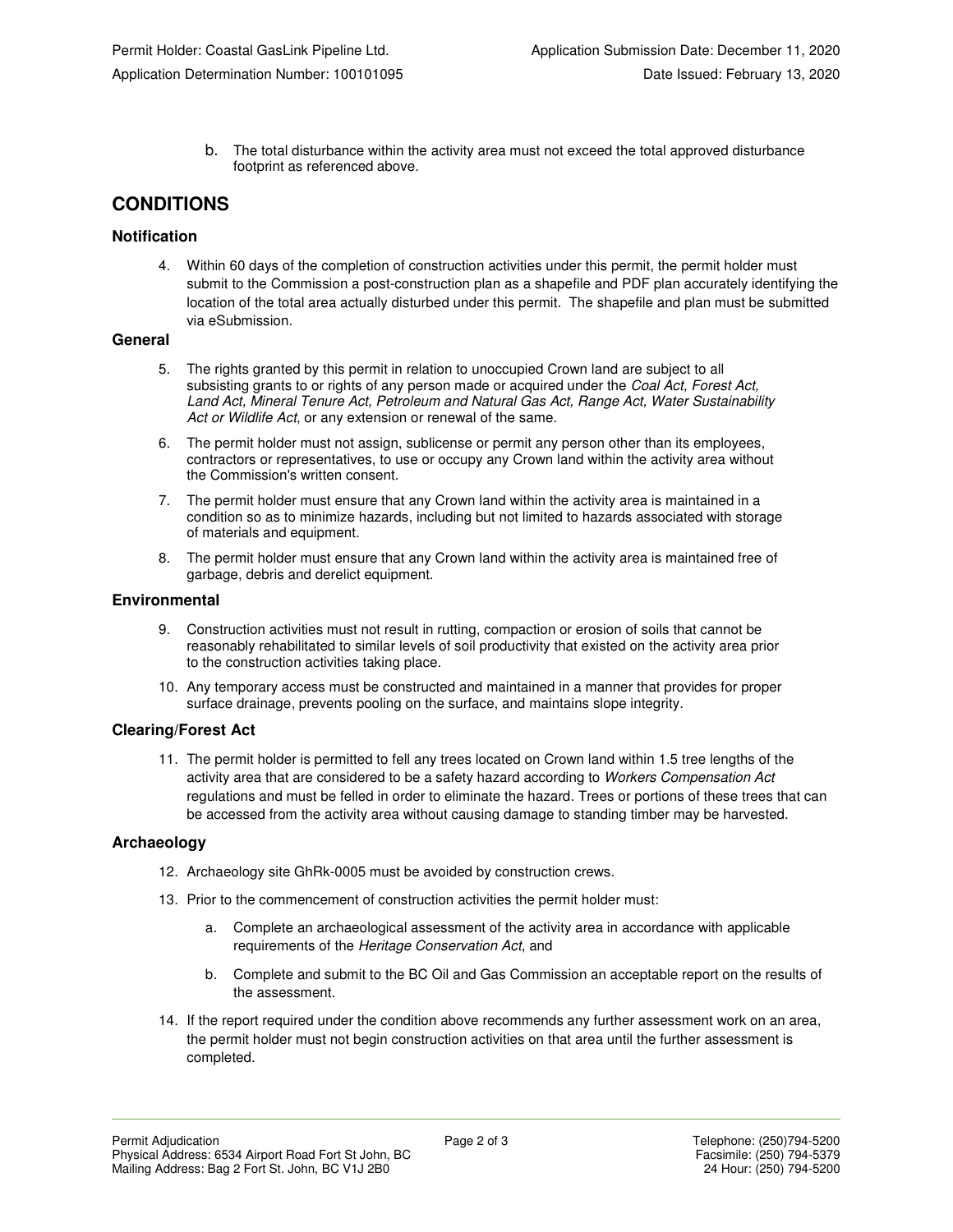- 15. If an artifact, feature, material or thing protected under the Heritage Conservation Act is identified within the activity area, the permit holder must, unless the permit holder holds a permit under Section 12.4 of the Heritage Conservation Act issued by the BC Oil and Gas Commission in respect of that artifact, feature, material or thing:
	- a. Immediately cease all work in the vicinity of the artifacts, features, materials or things;
	- b. Immediately notify the BC Oil and Gas Commission; and
	- c. Resume work in the vicinity of the artifacts, features, materials or things in accordance with direction from the BC Oil and Gas Commission.

# **ACTIVITY SPECIFIC DETAILS, PERMISSIONS AND CONDITIONS**

## **ROAD**

#### **Land Area Number:** 100012066 **Road Number:** 04269 **Road Type:** Long-Term - All-Weather

### **ACTIVITY DETAILS**

All permissions for this activity are subject to the following conditions:

### **Road Conditions**

12. The permit holder will immediately effect, and keep in force insurance of an amount not less than \$1,000,000 protecting the Province, the Commission and the permit holder (without any rights of crossclaim or subrogation) against claims for personal injury, death, property damage, or third party liability claims arising from any accident or occurrence on the activity area.

# **ADVISORY GUIDANCE.**

1. Construction Plan - CGE4703-MSI-G-MP-506-RE-940.0-5K\_Rev2.PDF is for the permit holder's internal reference only and was not reviewed as a decision tool for this permit, nor does it form an integral part of this permit.

All pages included in this permit and any attached documents form an integral part of this permit.

 $\mu$ SC

\_\_\_\_\_\_\_\_\_\_\_\_\_\_\_\_\_\_\_\_\_\_\_\_\_\_\_\_\_\_\_\_\_\_\_\_\_\_ Tarilee Rauscher Authorized Signatory Commission Delegated Decision Maker

Copied to:

Land Agent – Roy Northern Land Service Ltd. First Nations – McLeod Lake Indian Band, Saulteau First Nations, West Moberly First Nations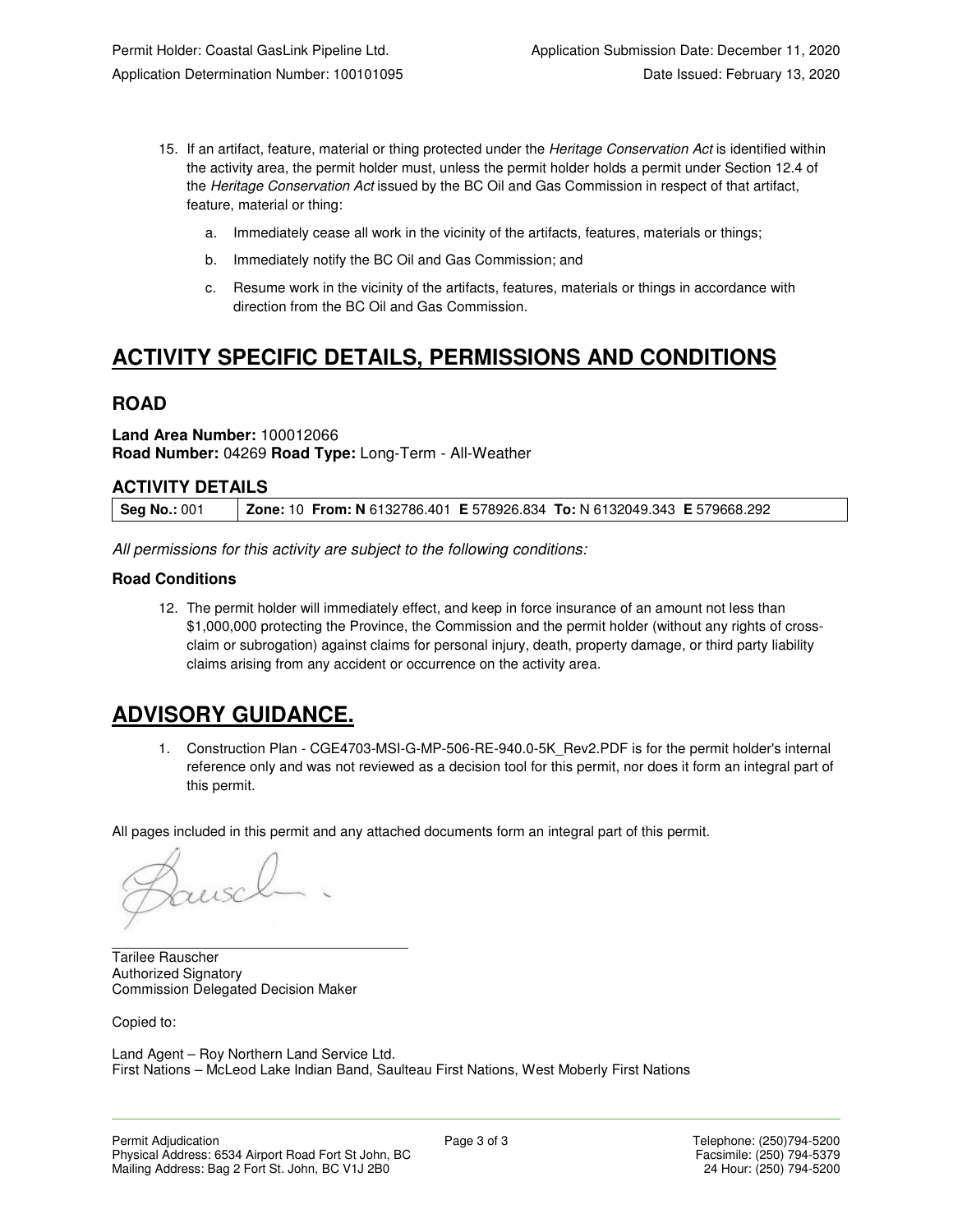

OGAA Amendment Permit Template v 1.4

May 31, 2019

Coastal GasLink Pipeline Ltd. 450 - 1st Street SW Calgary , AB T2P 5H1

Attention: Coastal GasLink Pipeline Ltd.

#### **RE: Amendment to Application Determination Number 100101095**

**Permit Holder:** Coastal GasLink Pipeline Ltd. **Amendment Date of Issuance:** May 31, 2019 **Amendment Effective Date:** May 31, 2019 **Application Submission Date:** May 15, 2019 **Amendment Application Number:** 100108166 **Approved Disturbance Footprint:** 2.989 ha

### **AMENDMENT DETAILS**

| Road Number No.: 04269 | Amend the road route at the junction point to follow |
|------------------------|------------------------------------------------------|
| <b>Seg No.: 001</b>    | existing cleared route                               |

# **GENERAL PERMISSIONS, AUTHORIZATIONS and CONDITIONS**

## **PERMISSIONS**

#### **Oil and Gas Activities Act**

- 1. The BC Oil and Gas Commission (the "Commission"), under section 31(7) of the *Oil and Gas Activities Act,*  hereby grants an amendment to the permit issued for the above referenced Application Determination Number, any associated authorizations subject to the original permit, any subsequent amendments and any additional or revised conditions as set out herein, as per the Amendment Details table above and, if required, as detailed in the Technical Specification Details and/or Activity Details table(s) below.
- 2. The permissions and authorizations granted under this permit are limited to the area identified in the spatial data submitted to the Commission in the permit application as identified and dated above; herein after referred to as the 'activity area'.

#### **Petroleum and Natural Gas Act**

- 3. Pursuant to section 138(1) of the *Petroleum and Natural Gas Act,* the Permit Holder is permitted to enter, occupy and use any unoccupied Crown land located within the activity area to carry out the oil and gas activities and related activities permitted, or authorized herein.
	- a) The permission to occupy and use Crown land does not entitle the Permit Holder to exclusive possession of the area.
	- b) The total disturbance within the activity area must not exceed the total approved disturbance footprint as referenced above.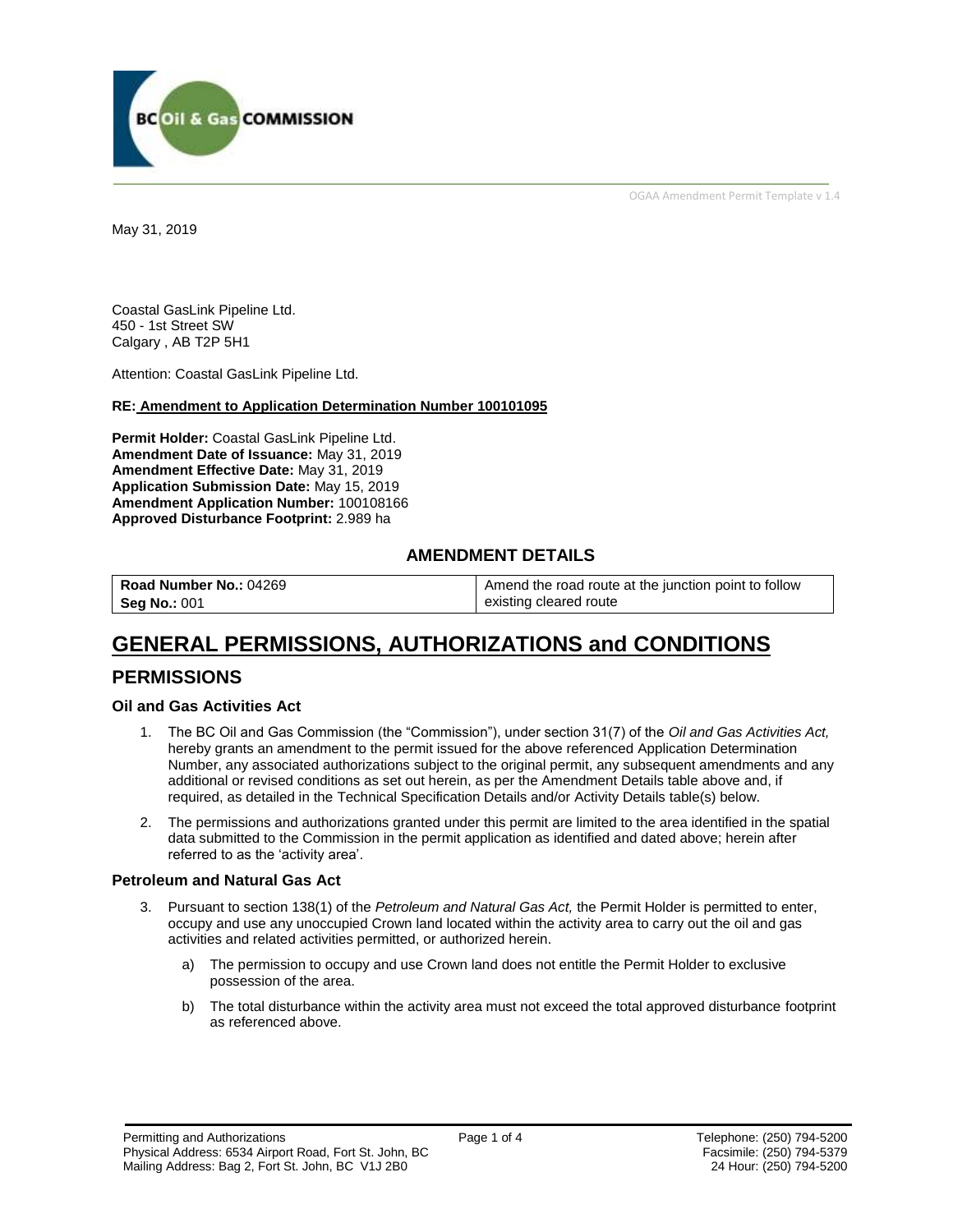Application Determination Number: 100101095 Date Issued: May 31, 2019

# **AUTHORIZATIONS**

#### **Forest Act**

4. The Commission, pursuant to section 47.4 of the *Forest Act*, hereby authorizes the removal of Crown timber from the activity area under the cutting permits associated with the Master Licence(s) as follows:

**Master Licence to Cut No.:** M02613

**Cutting Permit No.:** 8

**Timber Mark No.:** MTC886

**Total New Cut:** 0.08

**Forest District**: (DPC) Peace Natural Resource District

**Region:** Interior

5. The cutting permits are deemed spent upon the submission of the post-construction plan or upon either the cancellation or expiry of the activities authorized under the permit.

# **CONDITIONS**

#### **Notification**

6. Within 60 days of the completion of construction activities under this permit, the Permit Holder must submit to the Commission a post-construction plan as a shapefile and PDF plan accurately identifying the location of the total area actually disturbed under this permit. The shapefile and plan must be submitted via eSubmission.

#### **General**

- 7. The rights granted by this permit in relation to unoccupied Crown land are subject to all subsisting grants to or rights of any person made or acquired under the *Coal Act, Forest Act, Land Act, Mineral Tenure Act, Petroleum and Natural Gas Act, Range Act, Water Sustainability Act* or *Wildlife Act*, or any extension or renewal of the same.
- 8. The Permit Holder must not assign, sublicense or permit any person other than its employees, contractors or representatives, to use or occupy any Crown land within the activity area without the Commission's written consent.
- 9. The Permit Holder must ensure that any Crown land within the activity area is maintained in a condition so as to minimize hazards, including but not limited to hazards associated with storage of materials and equipment.
- 10. The Permit Holder must ensure that any Crown land within the activity area is maintained free of garbage, debris and unused equipment.

#### **Environmental**

- 11. Construction activities must not result in rutting, compaction or erosion of soils that cannot be reasonably rehabilitated to similar levels of soil productivity that existed on the activity area prior to the construction activities taking place.
- 12. Any temporary access must be constructed and maintained in a manner that provides for proper surface drainage, prevents pooling on the surface, and maintains slope integrity.

#### **Clearing**

- 13. The Permit Holder is permitted to fell any trees located on Crown land within 1.5 tree lengths of the activity area that are considered to be a safety hazard according to *Workers Compensation Act* regulations and must be felled in order to eliminate the hazard. Trees or portions of these trees that can be accessed from the activity area without causing damage to standing timber may be harvested.
- 14. The holder of the cutting permit must pay to the government, stumpage and any waste billing determined in accordance with the terms of this authorization.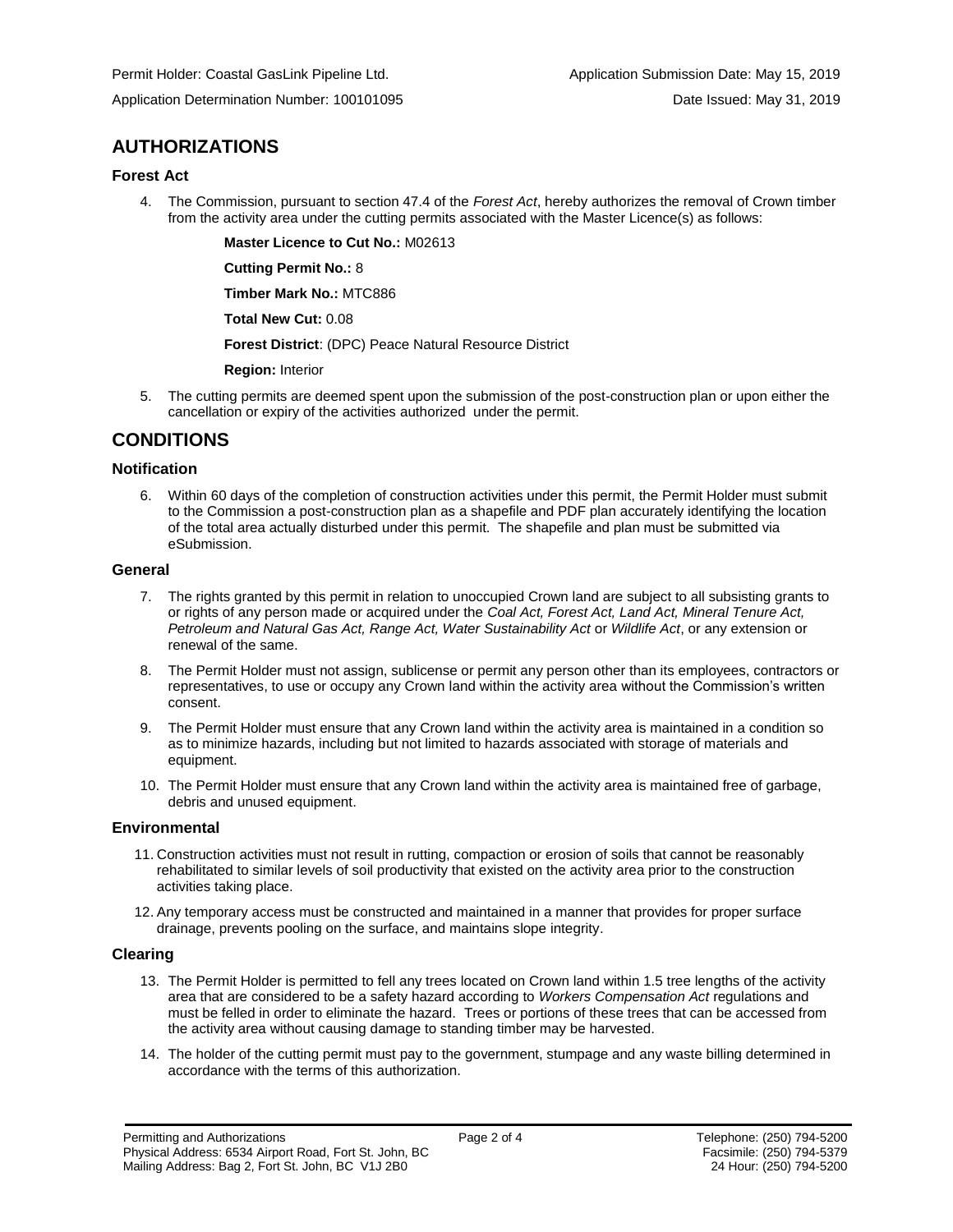Application Determination Number: 100101095 Date Issued: May 31, 2019

- 15. The authorized cutting permit does not grant the Permit Holder the exclusive right to harvest Crown timber from the activity area. Authority to harvest some or all of the timber may be granted to other persons. The Permit Holder's right to harvest timber applies to any timber found on the site at the time they undertake harvesting activities.
- 16. All harvested Crown Timber must be marked with the cutting permit's associated Timber Mark.
- 17. Stumpage for Cutting Permit No.8 will be calculated in accordance with the Interior Appraisal Manual as amended from time to time.
- 18. Any waste assessments applied under the Master Licence to Cut are subject to the merchantability specifications and monetary waste billing requirements in the Provincial Logging Residue and Waste Manual specific to the region associated with the Cutting Permit authorization.

#### **Archaeology**

- 19. No construction activities are authorized within 10 meters of archaeology site GhRk-5 without the issuance of a site alteration permit, pursuant to the terms under Section 12 of the Heritage Conservation Act and as approved by the Commission.
- 20. If an artifact, feature, material or thing protected under the Heritage Conservation Act is identified within the activity area, the permit holder must, unless the permit holder holds a permit under section 12 of the Heritage Conservation Act issued by the Commission in respect of that artifact, feature, material or thing:
	- a) immediately cease all work in the vicinity of the artifacts, features, materials or things;
	- b) immediately notify the Commission; and
	- c) resume work in the vicinity of the artifacts, features, materials or things in accordance with an appropriate mitigation plan, if required, that has been accepted by the Commission.
- 21. An AIA report is required and must be submitted to the Commission as soon as practicable.

# **ACTIVITY SPECIFIC DETAILS PERMISSIONS AND CONDITIONS**

### **ROAD**

**Land Area Number:** 100010924 **Road Number:** 04269 **Road Type:** Long-Term - All-Weather

## **ACTIVITY DETAILS**

**Seg No.:** 001 **Zone:** 10 **From: N** 6131956.189 **E** 579679.321 **To:** N 6132801.163 **E** 578932.534

# **ADVISORY GUIDANCE**

1. Construction Plan, CGE4703-MSI-G-MP-506-Rev1.PDF, is for the Permit Holder's internal reference only and was not reviewed as a decision tool for this permit, nor does it form an integral part of this permit.

This amendment forms an integral part of your permit(s) and should be attached thereto.

 $\overbrace{\phantom{aaaaaaa}}$ 

Jacqueline Bourke Authorized Signatory Commission Delegated Decision Maker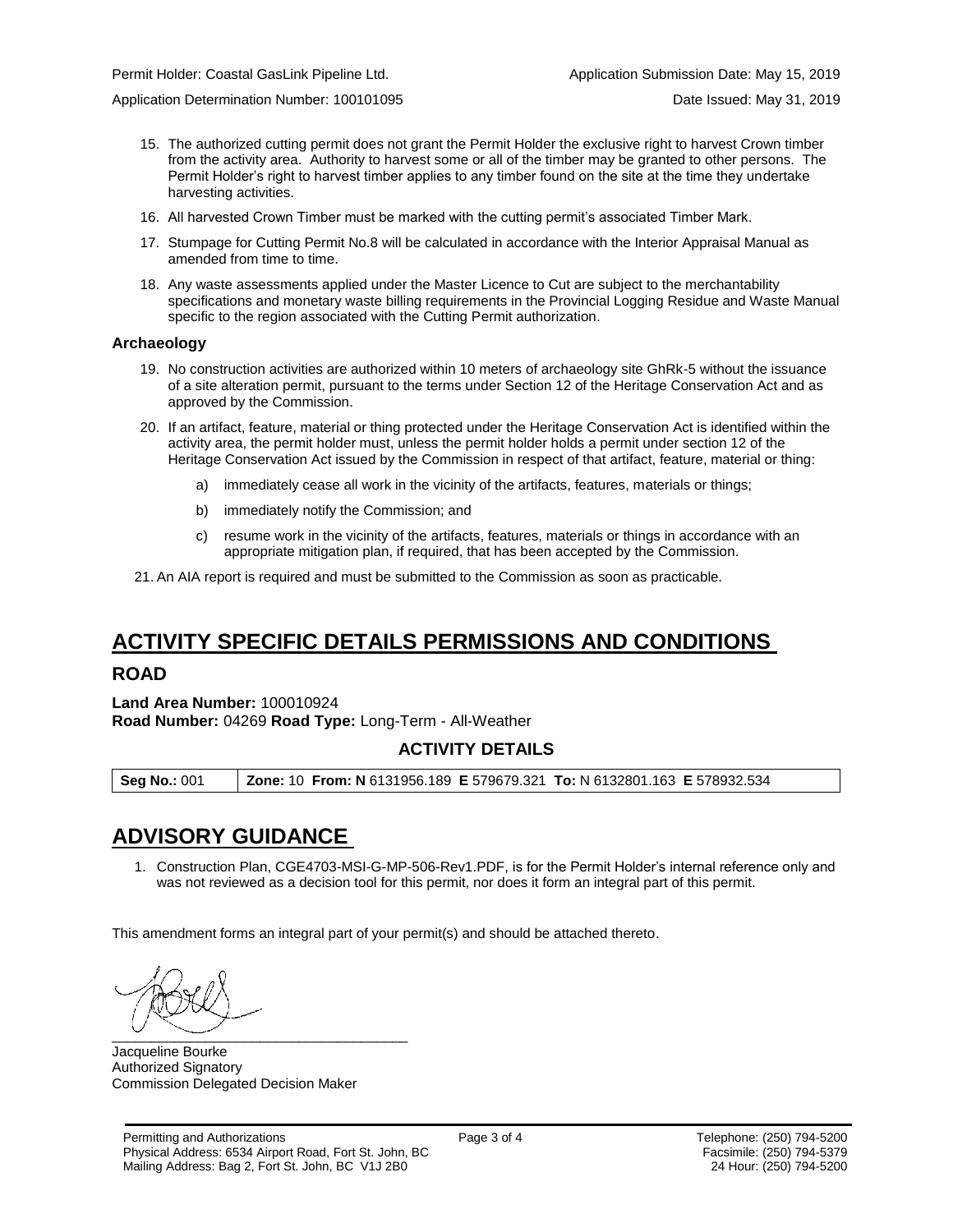Permit Holder: Coastal GasLink Pipeline Ltd. Application Submission Date: May 15, 2019

Copied to:

Land Agent – Roy Northern Land Service Ltd. First Nations – McLeod Lake Indian Band, Saulteau First Nations, West Moberly First Nations Ministry of Forests District Office – (DPC) Peace Natural Resource District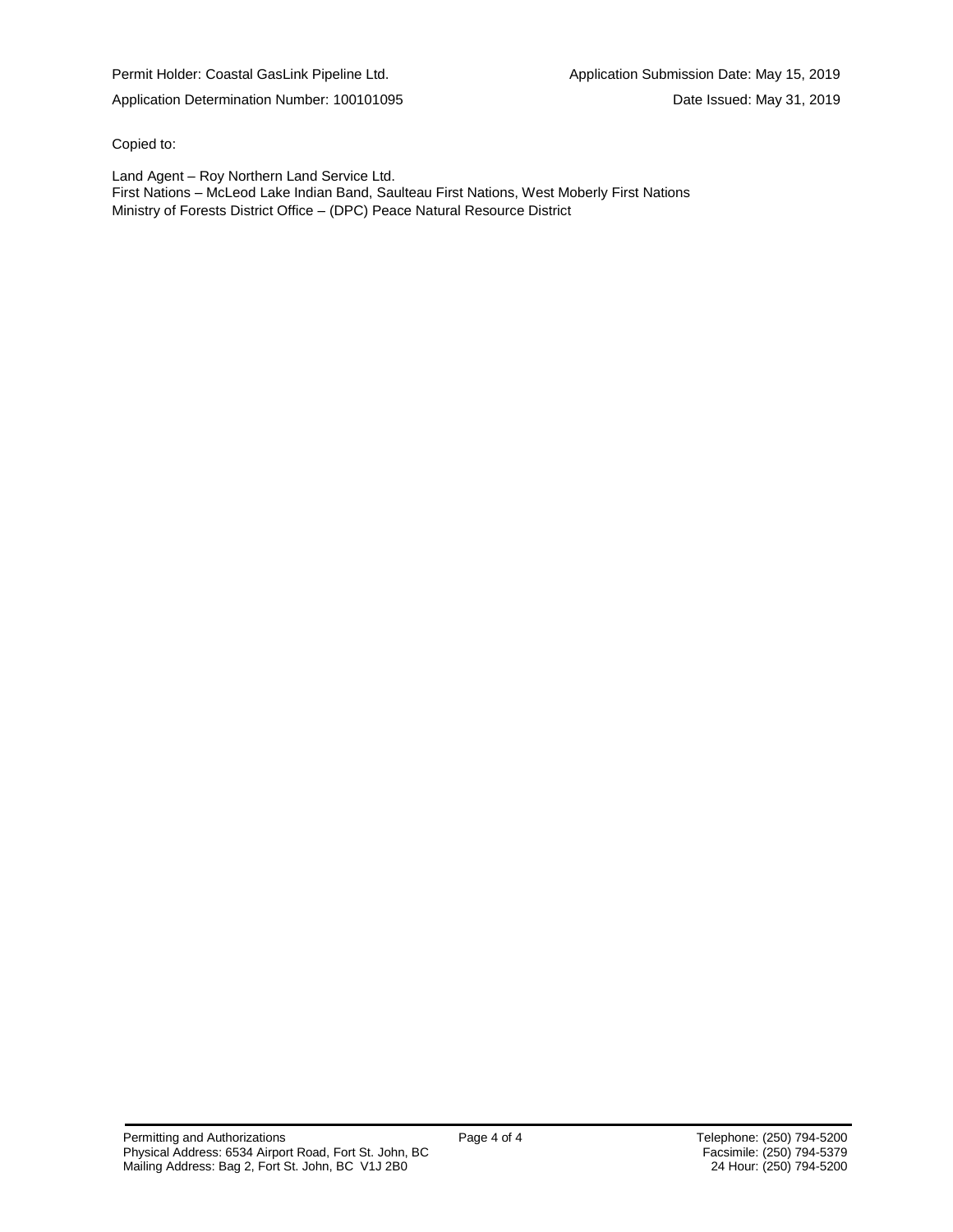

Correction v 1.0

June 21, 2017

Coastal GasLink Pipeline Ltd. 450 - 1st Street SW Calgary AB T2P 5H1

Attention: Coastal GasLink Pipeline Ltd.

#### **Re: Correction of Application Determination Number 100101095**

**Permit Holder:** Coastal GasLink Pipeline Ltd. **Date of Permit Issuance:** May 18, 2017 **Date of Correction:** June 21, 2017 **Application Determination Number**: 100101095

The BC Oil and Gas Commission hereby corrects the permit identified and dated above as follows:

- The condition number 16 under the section **Clearing** should read:
	- 16. The holder of the cutting permit must pay to the government, stumpage and any waste billing determined in accordance with the terms of this authorization.
- And the missing condition under the section **Clearing**
	- Any waste assessments applied under the Master Licence to Cut are subject to the merchantability specifications and monetary waste billing requirements in the Provincial Logging Residue and Waste Manual specific to the region associated with the Cutting Permit authorization.

The Permit Holder must comply with any permissions, authorizations, approvals and conditions set out in the original permit, any subsequent amendments to the permit and any additional corrections as set out herein.

This letter forms an integral part of your permit and should be attached thereto.

 $\frac{1}{2}$ 

Andrew Osmond Authorized Signatory Commission Delegated Decision Maker

Copied to:

Land Agent – Roy Northern Land Service Ltd. First Nations – Saulteau First Nations, McLeod Lake Indian Band, West Moberly First Nations Ministry of Forests District Office – (DPC) Peace Natural Resource District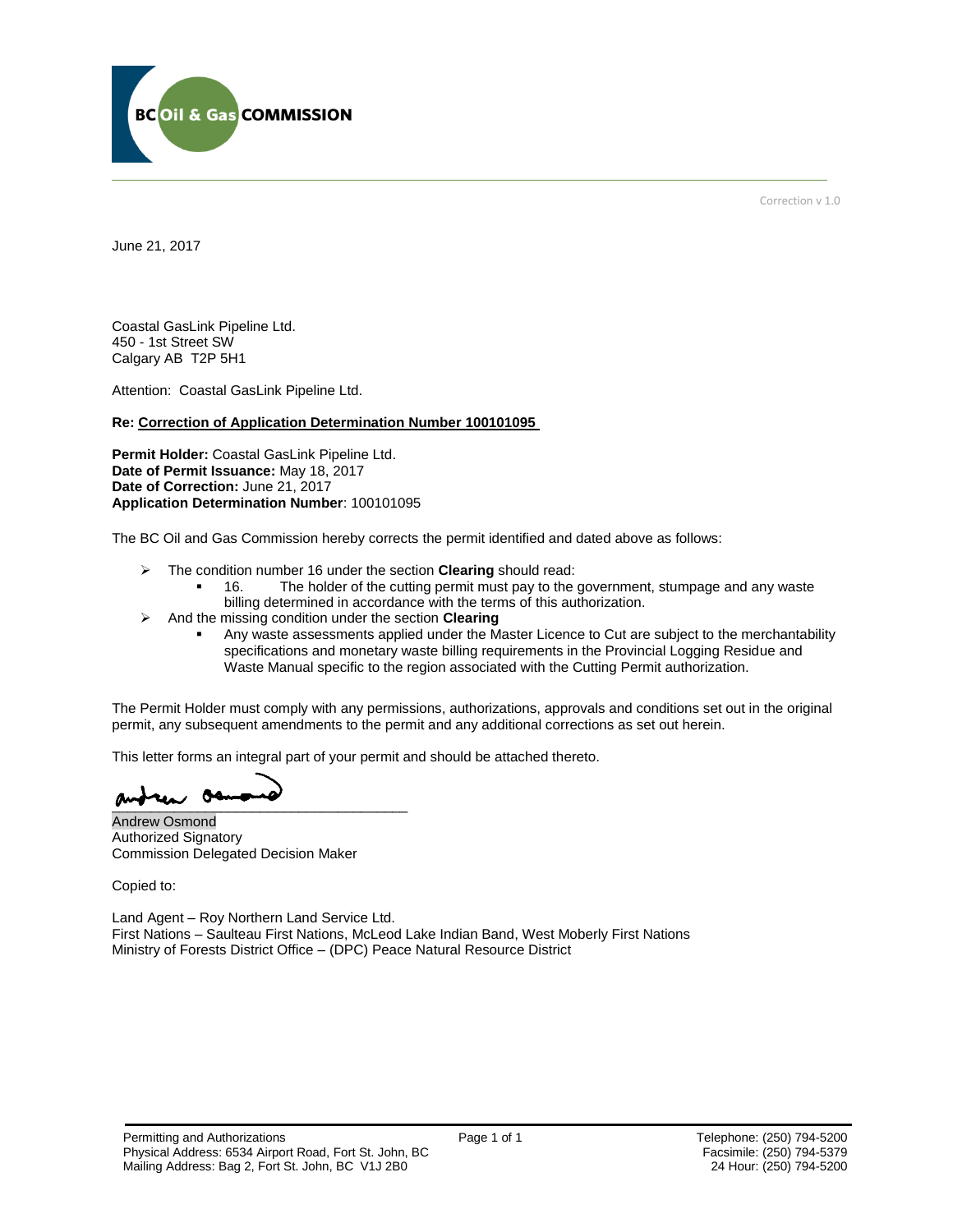

OGAA Permit Template v 3.9

May 18, 2017

Coastal GasLink Pipeline Ltd. 450 - 1st Street SW Calgary , AB T2P 5H1

[Attention:](#page-8-0) Coastal GasLink Pipeline Ltd.

#### **RE: Determination of Application Area Number 100101095**

**[Permit Holder:](#page-8-0)** Coastal GasLink Pipeline Ltd. **[Date of Issuance:](#page-8-0)** May 18, 2017 **[Effective Date:](#page-8-1)** May 18, 2017 **[Application Submitted Date:](#page-8-0)** January 24, 2017 **[Application Determination Number](#page-8-0)**: 100101095 **Approved Disturbance Footprint:** 2.911 ha

### **ACTIVITIES APPROVED**

| Road Number No.: 04269 | Segment No.: 001 |
|------------------------|------------------|
|------------------------|------------------|

# **GENERAL PERMISSIONS, AUTHORIZATIONS and CONDITIONS**

## **PERMISSIONS**

#### **Oil and Gas Activities Act**

- <span id="page-8-0"></span>1. The BC Oil and Gas Commission, under section 25 (1) of the *Oil and Gas Activities Act*, hereby permits the Permit Holder referenced above to carry out the following activities, indicated in the Approved Activities table above, subject to the conditions contained herein, any applicable exemptions and authorizations:
	- a) To construct, maintain and operate an oil and gas road as detailed in the Activity Details tables below.
- <span id="page-8-1"></span>2. The permissions and authorizations granted under this permit are limited to the area identified in the spatial data submitted to the Commission in the permit application as identified and dated above; herein after referred to as the 'activity area'.

#### **Petroleum and Natural Gas Act**

- 3. Pursuant to section 138(1) of the *Petroleum and Natural Gas Act,* the Permit Holder is permitted to enter, occupy and use any unoccupied Crown land located within the activity area to carry out the oil and gas activities and related activities permitted, or authorized herein.
	- a) The permission to occupy and use Crown land does not entitle the Permit Holder to exclusive possession of the area.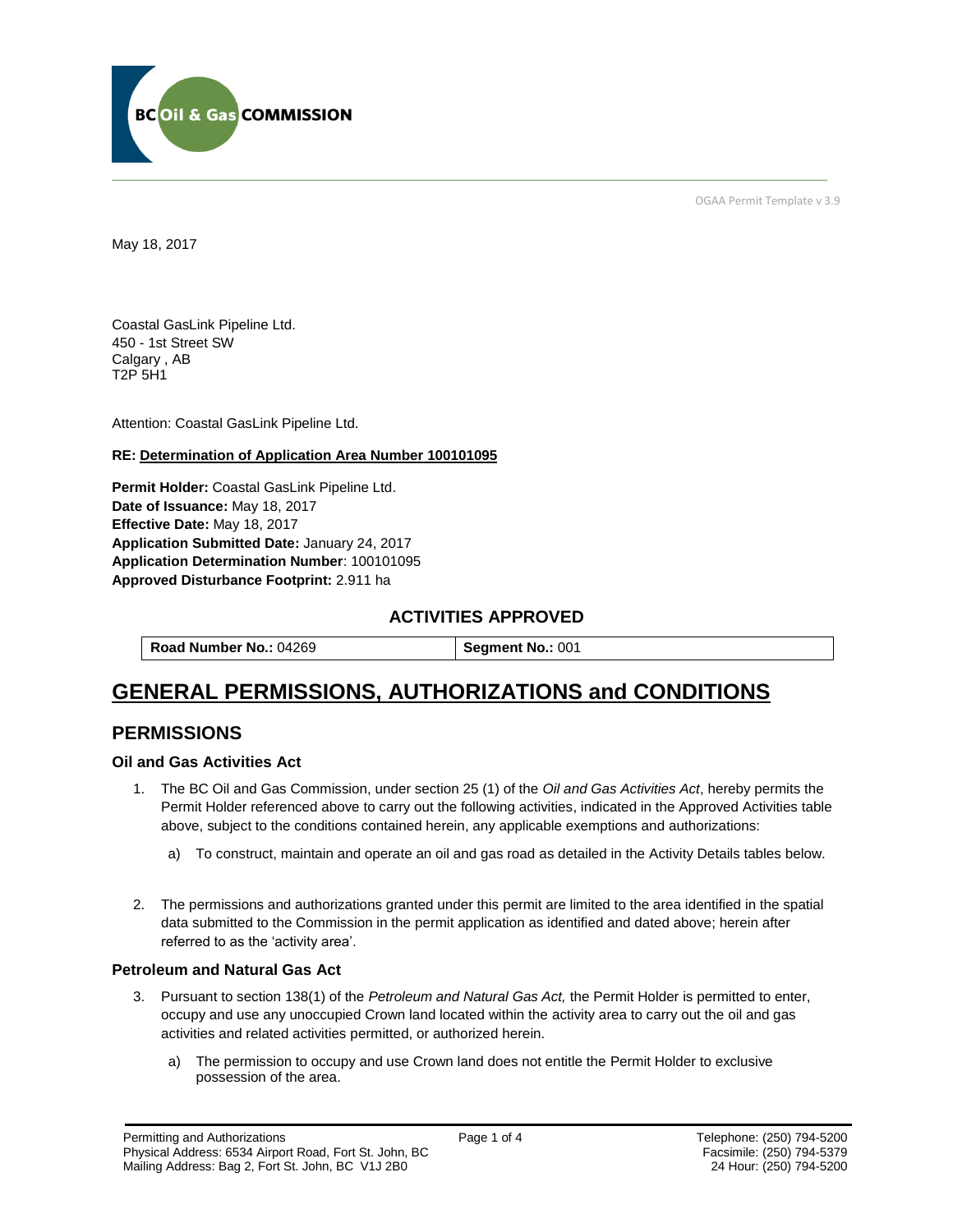b) The total disturbance within the activity area must not exceed the total approved disturbance footprint as referenced above.

# **AUTHORIZATIONS**

### **Forest Act**

4. The Commission, pursuant to section 47.4 of the *Forest Act*, hereby authorizes the removal of Crown timber from the activity area under the cutting permits associated with the Master Licence(s) as follows:

> **[Master Licence to Cut No.:](#page-8-0)** M02340 **[Cutting Permit No.:](#page-8-0)** 31 **[Timber Mark No.:](#page-8-0)** MTC053 **[Total New Cut:](#page-8-0)** 2.91 **[Forest District](https://ams-crd.bcogc.ca/crd/)**: (DPC) Peace Natural Resource District **[Region:](#page-8-1)** Interior

5. The cutting permits are deemed spent upon the submission of the post-construction plan or upon either the cancellation or expiry of the activities authorized under the permit.

## **CONDITIONS**

#### **Notification**

- 6. A notice of construction start must be submitted prior to the commencement of activities under this permit 48 hours before or as per the relevant legislation if longer than 48 hours. Notification must submitted via Kermit for pipelines and facilities. For all other activity types notification must be submitted through [OGC.ExternalNotifications@bcogc.ca](mailto:OGC.ExternalNotifications@bcogc.ca)
- 7. Within 60 days of the completion of construction activities under this permit, the Permit Holder must submit to the Commission a post-construction plan as a shapefile and PDF plan accurately identifying the location of the total area actually disturbed under this permit. The shapefile and plan must be submitted via eSubmission.
- 8. The permit holder must notify the Saulteau First Nations Lands Department office two (2) working days prior to commencement. Notification will be sent to Fernie Garbitt at fgarbitt@saulteau.com.

#### **General**

- 9. The rights granted by this permit in relation to unoccupied Crown land are subject to all subsisting grants to or rights of any person made or acquired under the *Coal Act, Forest Act, Land Act, Mineral Tenure Act, Petroleum and Natural Gas Act, Range Act, Water Sustainability Act* or *Wildlife Act*, or any extension or renewal of the same.
- 10. The Permit Holder must not assign, sublicense or permit any person other than its employees, contractors or representatives to use or occupy any Crown land within the activity area, other than its employees, contractors or representatives, without the Commission's written consent.
- 11. The Permit Holder must ensure that any Crown land within the activity area is maintained in a condition so as to minimize hazards, including but not limited to hazards associated with storage of materials and equipment.
- 12. The Permit Holder must ensure that any Crown land within the activity area is maintained free of garbage, debris and unused equipment.

#### **Environmental**

13. Construction activities must not result in rutting, compaction or erosion of soils that cannot be reasonably rehabilitated to similar levels of soil productivity that existed on the activity area prior to the construction activities taking place.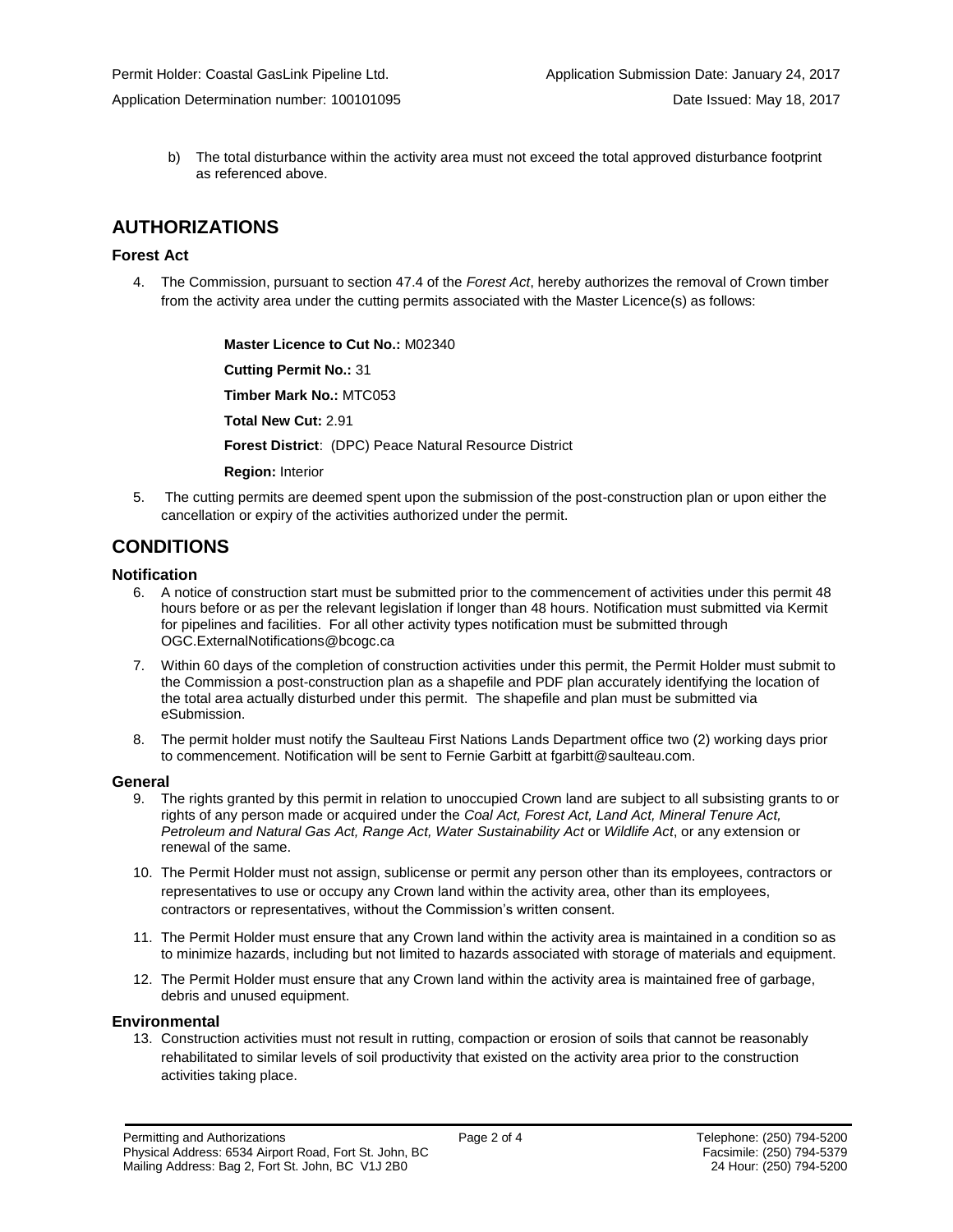14. Any temporary access must be constructed and maintained in a manner that provides for proper surface drainage, prevents pooling on the surface, and maintains slope integrity.

#### **Clearing**

- 15. The Permit Holder is permitted to fell any trees located on Crown land within 1.5 tree lengths of the activity area that are considered to be a safety hazard according to *Workers Compensation Act* regulations and must be felled in order to eliminate the hazard. Trees or portions of these trees that can be accessed from the activity area without causing damage to standing timber may be harvested.
- 16. e holder of the cutting permit must pay to the government, stumpage and any waste billing determined in accordance with the terms of this authorization.
- 17. All harvested Crown Timber must be marked with the cutting permit's associated Timber Mark.
- 18. Stumpage for Cutting Permit No.31 will be calculated in accordance with the Interior Appraisal Manual as amended from time to time.

#### **Archaeology**

- 19. No construction activities are authorized within 10 meters of archaeology site GhRk-5 without the issuance of a site alteration permit, pursuant to the terms under Section 12 of the Heritage Conservation Act and as approved by the Commission.
- 20. An AIA report must be submitted to the Commission as soon as practicable.
- 21. If artifacts, features, materials or things protected under section 13(2) of the Heritage Conservation Act are identified the permit holder must, unless the permit holder holds a permit under section 12 of the Heritage Conservation Act issued by the Commission in respect of that artifact, feature, material or thing:
	- a) immediately cease all work in the vicinity of the artifacts, features, materials or things;
	- b) immediately notify the Commission and the Archaeology Branch of the Ministry of Forests, Lands and Natural Resource Operations
	- c) refrain from resuming work in the vicinity of the artifacts, features, materials or things except in accordance with an appropriate mitigation plan that has been prepared in accordance with the Heritage Conservation Act and approved by the Archaeology Branch of the Ministry of Forests, Lands and Natural Resource Operations.

unless the Permit Holder holds a permit under section 12 of the *Heritage Conservation Act* in respect of that artifact, material or thing.

# **ACTIVITY SPECIFIC DETAILS PERMISSIONS, and CONDITIONS**

## **ROAD**

**Land Area Number:** 100001772 **Road Number:** 04269 **Road Type:** Long-Term - All-Weather

### **ACTIVITY DETAILS**

| <b>Seg No.: 001</b> | <b>Zone: 10 From: N 6131956.848 E 579679.243 To: N 6132716.113 E 578904.661</b> |
|---------------------|---------------------------------------------------------------------------------|
|---------------------|---------------------------------------------------------------------------------|

*All permissions for this activity are subject to the following conditions:*

#### **Road Conditions**

22. The Permit Holder will immediately effect, and keep in force insurance of an amount not less than \$1,000,000 protecting the Province, the Commission and the Permit Holder (without any rights of cross-claim or subrogation) against claims for personal injury, death, property damage, or third party liability claims arising from any accident or occurrence on the activity area.

# **ADVISORY GUIDANCE**